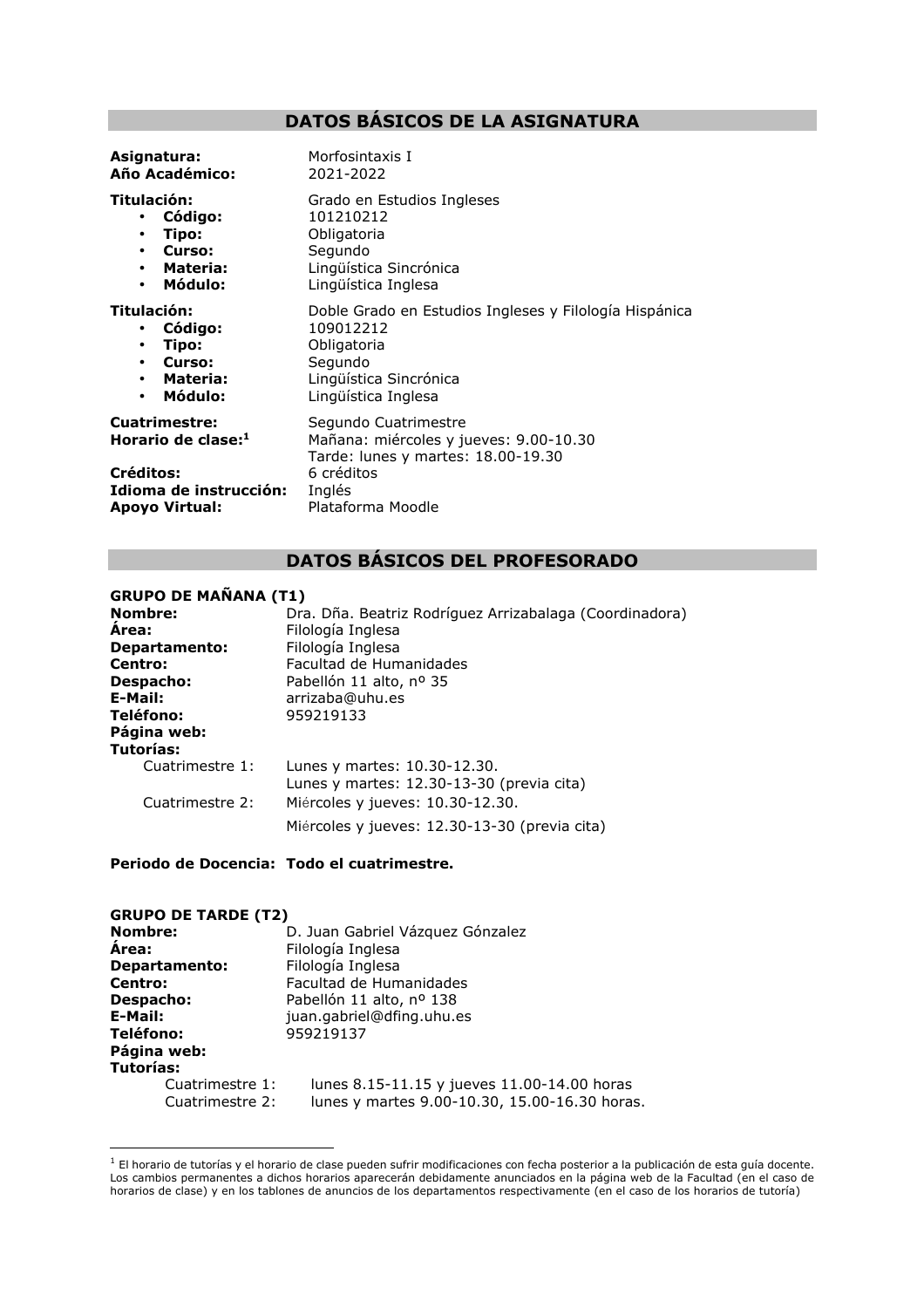**Periodo de Docencia:** Todo el cuatrimestre.

# **DATOS ESPECÍFICOS DE LA ASIGNATURA**

## **1. DESCRIPTOR**

Descripción científica y detallada de la estructura de la lengua inglesa con respecto a la morfología y la sintaxis. Estudio de la oración simple.

### **2. REQUISITOS Y RECOMENDACIONES**

No se contempla ningún requisito previo para esta asignatura. Sin embargo, dado que la lengua objeto de estudio en esta materia es la lengua inglesa y que la docencia se imparte en esta lengua, es recomendable tener un nivel intermedio/intermedio alto para poder superar la materia.

## **3. TEMARIO DESARROLLADO**

#### **1. The concept of "grammar":**

- 1.1. The meaning of "grammar":
	- 1.1.1. Prescriptive grammar
	- 1.1.2. Descriptive grammar
	- 1.1.3. Mental grammar
- 1.2. Universal Grammar vs. Particular Grammar:
	- 1.2.1. Linguistic universals
	- 1.2.2. The Principles and Parameters approach
- 1.3. Formal and functional grammars
- 1.4. The notion of 'grammaticality'
	- 1.4.1. (Un)grammaticality vs. (un)acceptability

## **2. Morphology (I): Basic Units of Analysis**

- 2.1. The notion of 'word'
- 2.2. The structure of words
	- 2.1. Morpheme, morphs and allomorphs
	- 2.2. Phonologically, lexically and grammatically conditioned allomorphs
	- 2.3. Free and bound morphs
	- 2.4. Roots, affixes, stems and bases
	- 2.5. Inflectional and derivational affixes

## **3. Morphology (II): Word-Formation. Inflection and Derivation**

- 3.1. Inflectional and derivational morphology
	- 3.1.1. Distinguishing criteria
	- 3.1.2. Morphological processes in inflection
		- 3.1.2.1. Stem modification
		- 3.1.2.2. Suppletion
		- 3.1.2.3. Lack of morphological changes
	- 3.1.3. Class-changing vs. Class-maintaining derivational affixes
- 3.2. Compounding
	- 3.2.1. Types of compounds
	- 3.2.2. Neoclassical compounds
- 3.3. Other word formation processes

#### **4. Lexical Categories**

- 4.1. Lexical categories
	- 4.1.1. The traditional analysis and its problems. The concept of 'parts of speech'
	- 4.1.2. The contemporary approach to their study
		- 4.1.2.1. Open and closed word classes
		- 4.1.2.2. Morpho-syntactic properties
- 4.2. Some problematic cases of analysis
	- 4.2.1. Core vs. Peripheral members of word classes
	- 4.2.2. Words difficult to classify
	- 4.2.3. Multiple class membership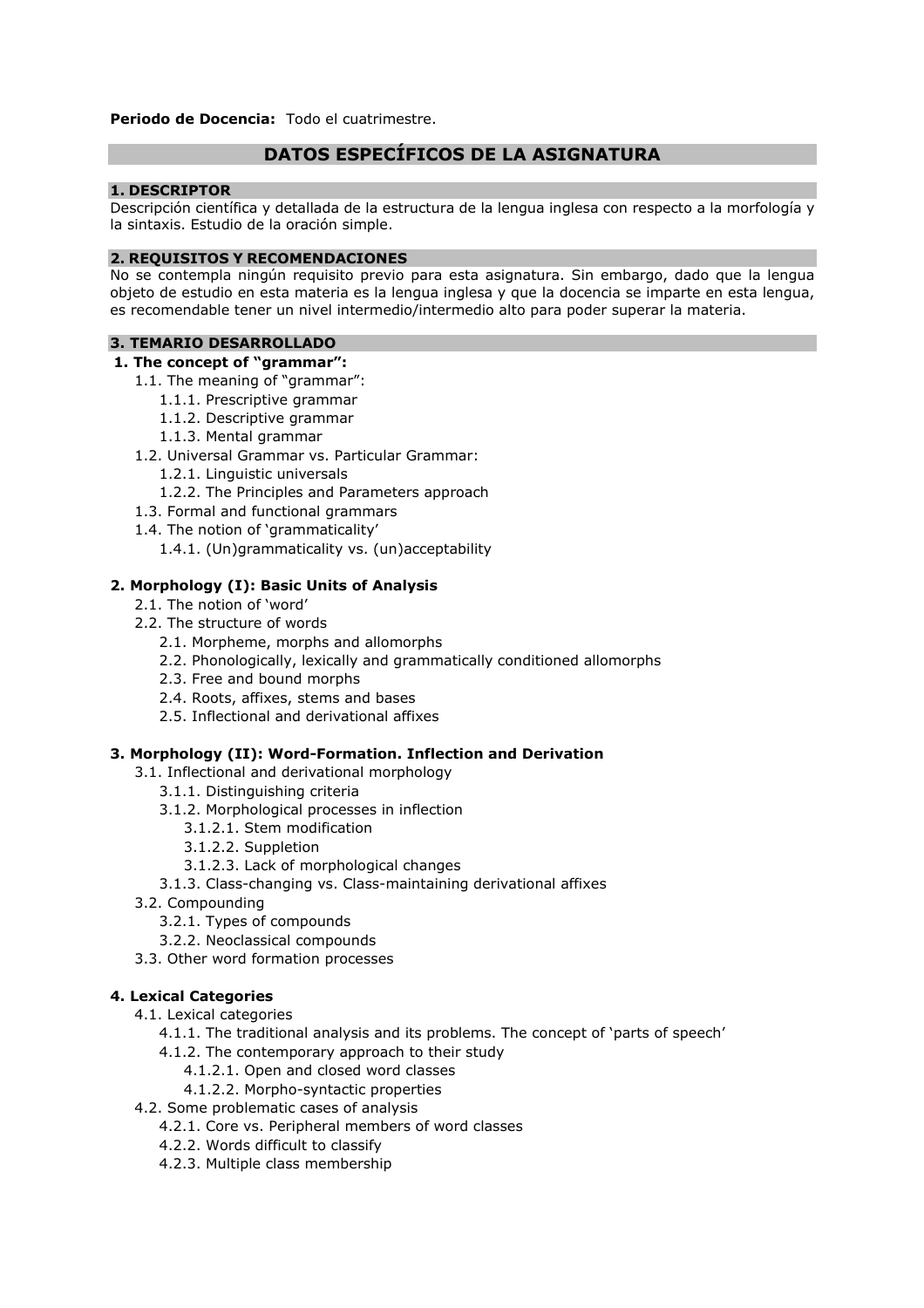# **5. Phrasal Categories**

- 5.1. On defining and establishing phrase structure
	- 5.1.1. Semantic coherence
	- 5.1.2. Constituency tests
- 5.2. The structure of the phrase
	- 5.2.1. Possible constituents: their form, function and relations
		- 5.2.1.1. Heads, complements and modifiers
		- 5.2.1.2. Syntagmatic vs. Paradigmatic relations
- 5.3. Endocentric vs. Exocentric phrases
- 5.4. The analysis of phrase patterns

# **6. The Simple Sentence**

- 6.1. Sentence, clause and phrase
- 6.2. Simple/complex/compound sentences
- 6.3. Syntactic classification of sentence structure
	- 6.3.1. Peripheral and central elements
	- 6.3.2. Grammatical functions: subject, objects, complements and adjuncts
	- 6.3.3. Basic syntactic patterns in English
- 6.4. Semantic analysis of sentence structure
	- 6.4.1. Processes, participants and circumstances
	- 6.4.2. Different types of processes
	- 6.4.3. Semantic roles of participants

# **4. BIBLIOGRAFÍA**

## *4.1 GENERAL*

Alcaraz, E. Y B. Moody (1984) *Morfosintaxis inglesa para hispanohablantes*. Alcoy: Marfil.

- Allerton, D. J. (1979) *Essentials of Grammatical Theory. A Consensus View of Syntax and Morphology*. Londres: Routledge.
- Brinton, L. J. (2000) The Structure of Modern English. Amsterdam: John Benjamins.
- Brown, K. y J. Miller (1991 [1980]) *Syntax. A Linguistic Introduction to Sentence Structure*. Londres: Harper Collins.
- Chalker, S. (1992) *A Student's English Grammar Workbook*. Londres: Longman.
- Close, R.A. (1974) *A University Grammar of English*. Workbook. Londres: Longman.
- De la Cruz, J.M. & Patricia M. Trainor (1989) *Gramática Inglesa*. Madrid: Cátedra.
- Downing, A. & P. Locke (1992) *A University Course in English Grammar*. Londres: Prentice Hall
- Givón, T. (1993) *English Grammar. A Function-Based Introduction*. (Vol. 1.) Amsterdam: John Benjamins.
- Huddleston, R. (1984) *English Grammar. An Outline*. Cambridge: CUP.
- Huddleston, R. (1984) *Introduction to the Grammar of English*. Cambridge: CUP.
- Huddleston, R. y G. Pullum (2002) *The Cambridge Grammar of the English Language.* Cambridge: CUP.
- Kaplan, J. P. (1989) *English Grammar. Principles and Facts*. Englewood Cliffs, Nueva Jersey: Prentice Hall.
- Klammer, T.P. y M. R. Schulz (1992) *Analyzing English Grammar*. Boston: Allyn & Bacon. Wekker, H. y L. Haegeman (1985) *A Modern Course in English Grammar*. Londres: Routledge.

# *4.2 ESPECÍFICA*

# **UNIT 1: THE CONCEPT OF GRAMMAR**

- Borsley, Robert D. (1991) *Syntactic Theory. A Unified Approach*. Londres: Edward Arnold. (Capítulo 1, "Preliminaries")
- Green, Georgia M. Y Jerry L. Morgan (1996) *Practical Guide To Syntactic Analysis*. Stanford, CA: CSLI Publications. (Capítulo 1, "What a Grammar Is, and Isn't")
- Hawkins, John A. (1988) "Explaining Language universals". En John A. Hawkins (ed.) *Explaining Language Universals*. Oxford: Basil Blackwell. (pp. 3-38)
- Lyons, J. (1977) *Semantics*. (Vol. 2) Cambridge: CUP. (Capítulo 10, "Semantics and grammar I")
- Lyons, J. (1995) *Linguistic Semantics. An Introduction*. Cambridge: CUP. (Capítulo 5, "Meaningful and meaningless sentences")
- Newmeyer, Frederick J. (1998) *Language Form and Language Function*. Cambridge, Mass.: The MIT Press. (Capítulo 1, "The Form-Function Problem in Linguistics")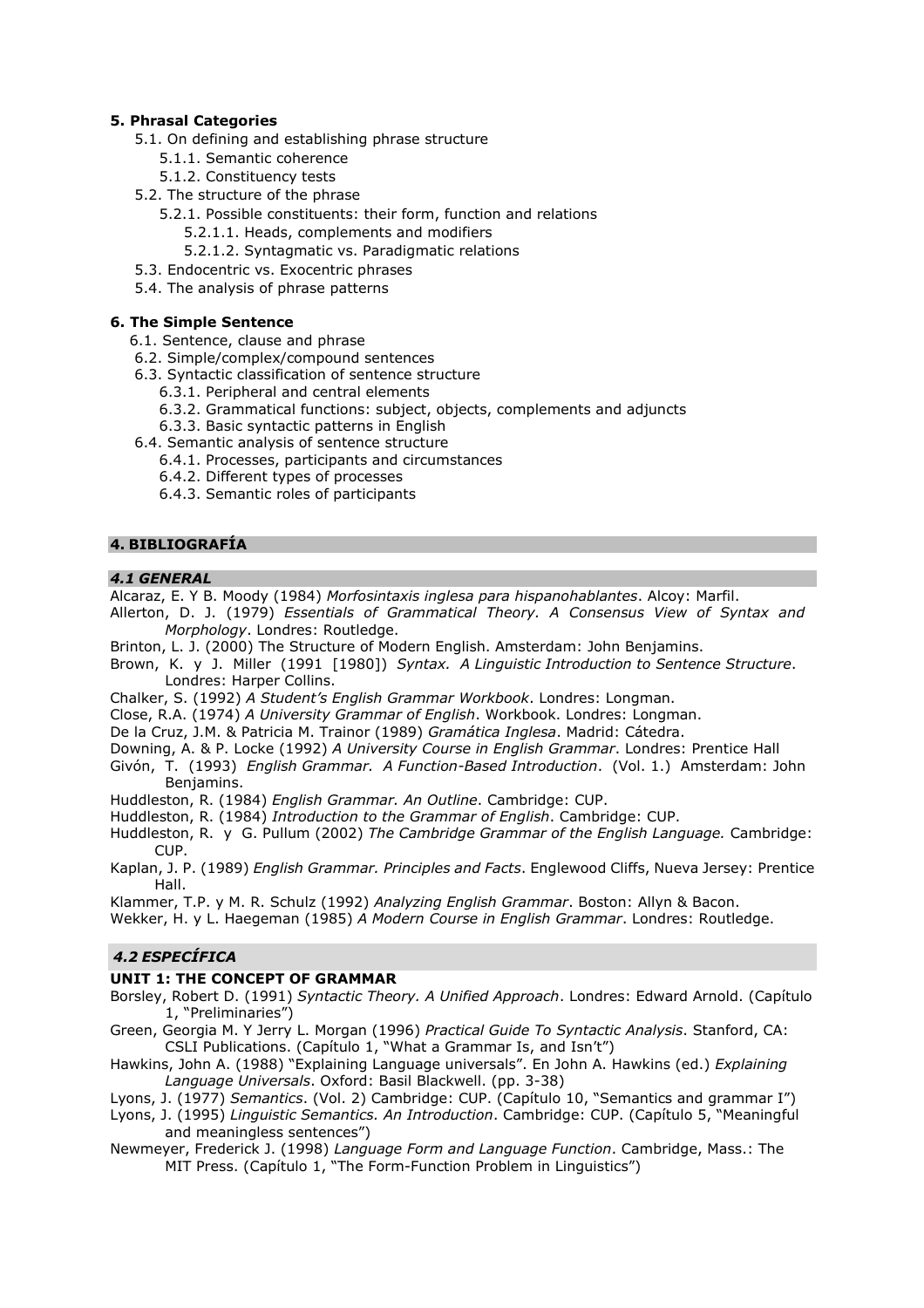## **UNIT 2: MORPHOLOGY (I): BASIC UNITS OF ANALYSIS**

Bauer, L. (1988) *Introducing Linguistic Morphology*. Edimburgo: University Press.

Carstairs-McCarthy, A. (1992) *Current Morphology*. Londres: Routledge.

Katamba, F. (1993) *Morphology*. Londres: McMillan Press.

Katamba, F. (1994) *English Words*. Londres: Routledge.

Matthews, P. H. (1991 [1971]) *Morphology*. Cambridge.: CUP.

Spencer, A. Y A. Zwicky (1998) *The Handbook of Morphology*. Oxford: Blackwell.

### **UNIT 3: MORPHOLOGY (II): WORD FORMATION. INFLECTION AND DERIVATION**

Adams, V. (1973) *An Introduction to Modern English Word-Formation*. Londres. Longman. Aronoff, M. (1994) *Morphology by Itself. Stems and Inflectional Classes*. Cambridge, Mass.: The MIT Press.

Bauer, L. (1983) *English Word-Formation*. Cambridge: CUP.

Fabb, N. (1998) "Compounding". En A. Spencer y A.M. Zwicky (eds.) *The Handbook of Morphology*. Oxford: Blackwell. (pp. 66-83)

Katamba, F. (1994) *English Words*. Londres: Routledge.

#### **UNIT 4: LEXICAL CATEGORIES**

Aarts, B. (1997) *English Syntax and Argumentation*. Londres: McMillan. (Capítulo 3, "Form: Words, word classes and phrases")

Bosque, I. (1990) *Las categorías gramaticales. Relaciones y diferencias*. Madrid: Síntesis: (Capítulo 2, "Las "partes de la oración". Características generales")

Crystal, D. (1967) "Word classes in English". *Lingua* 17, 24-56.

Curme, G. O. (1935) *Parts of Speech and Accidence*. Boston: Heath.

Schachter, P. (1985) "Parts-of-speech systems". En T. Shopen (ed.) *Language Typology and Syntactic Description*. (Vol. I: Clause Structure) Cambridge: CUP. (3-61)

### **UNIT 5: THE PHRASE**

Aarts, B. (1997) *English Syntax and Argumentation*. Londres: McMillan. (Capítulos 10,

- "Constituency: Movement and Substitution" y 11, "Constituency: Some Additional Tests")
- Bosque, I. (1990) *Las categorías gramaticales. Relaciones y diferencias*. Madrid: Síntesis: (Capítulo 3, "Núcleos y complementos")

#### **UNIT 6: THE SIMPLE SENTENCE**

- Aarts, B. (1997) *English Syntax and Argumentation*. Londres: McMillan. (Capítulos 2, "Function", 5, "The Function-Form Interface", 6, "Predicates, arguments and thematic roles" y 12, "Predicates and arguments revisited")
- Jackson, H. (1990) *Grammar and Meaning. A Semantic Approach to English Grammar*. Londres: Longman. (Capítulos 1, "States, events, actions: Verbs", 2, "Participants: Nouns", 3, "Circumstances: Adverbs and prepositions" y 6, "Propositions: Sentences")
- Kreidler, C.W. (1998) *Introducing English Semantics*. Londres: Routledge. (Capítulo 4, "Semantic roles") Winter, E.O. (1982) *Towards a Contextual Grammar of English. The clause and its place in the definition of sentence*. Londres: George Allen & Unwin.

## *4.3 MANUALES*

Huddleston, R. y G. Pullum (2005) *A Student's Introduction to English Grammar.* Cambridge: CUP. Quirk, R. et alii (1990) *A Student's Grammar of the English Language*. Londres: Longman.

## **5. RESULTADOS DEL APRENDIZAJE**

#### *5.1 COMPETENCIAS GENÉRICAS*

- CG2. Capacidad de expresión oral y escrita en inglés
- CG4. Capacidad de aplicar los conocimientos en la práctica
- CG6. Capacidad de análisis y síntesis

CG8. Capacidad de organizar y planificar

- CG9. Capacidad de resolución de problemas
- CG10. Capacidad de toma de decisiones
- CG12. Habilidades de gestión de la información
- CG13. Habilidad para trabajar de forma autónoma y en equipo
- CG17. Capacidad de comunicación y argumentación

## *5.2 COMPETENCIAS ESPECÍFICAS*

CE5B. Conocimiento de las corrientes teóricas y metodológicas de la lingüística inglesa CE10B. Conocimiento de los métodos y técnicas del análisis lingüístico aplicado a la lengua inglesa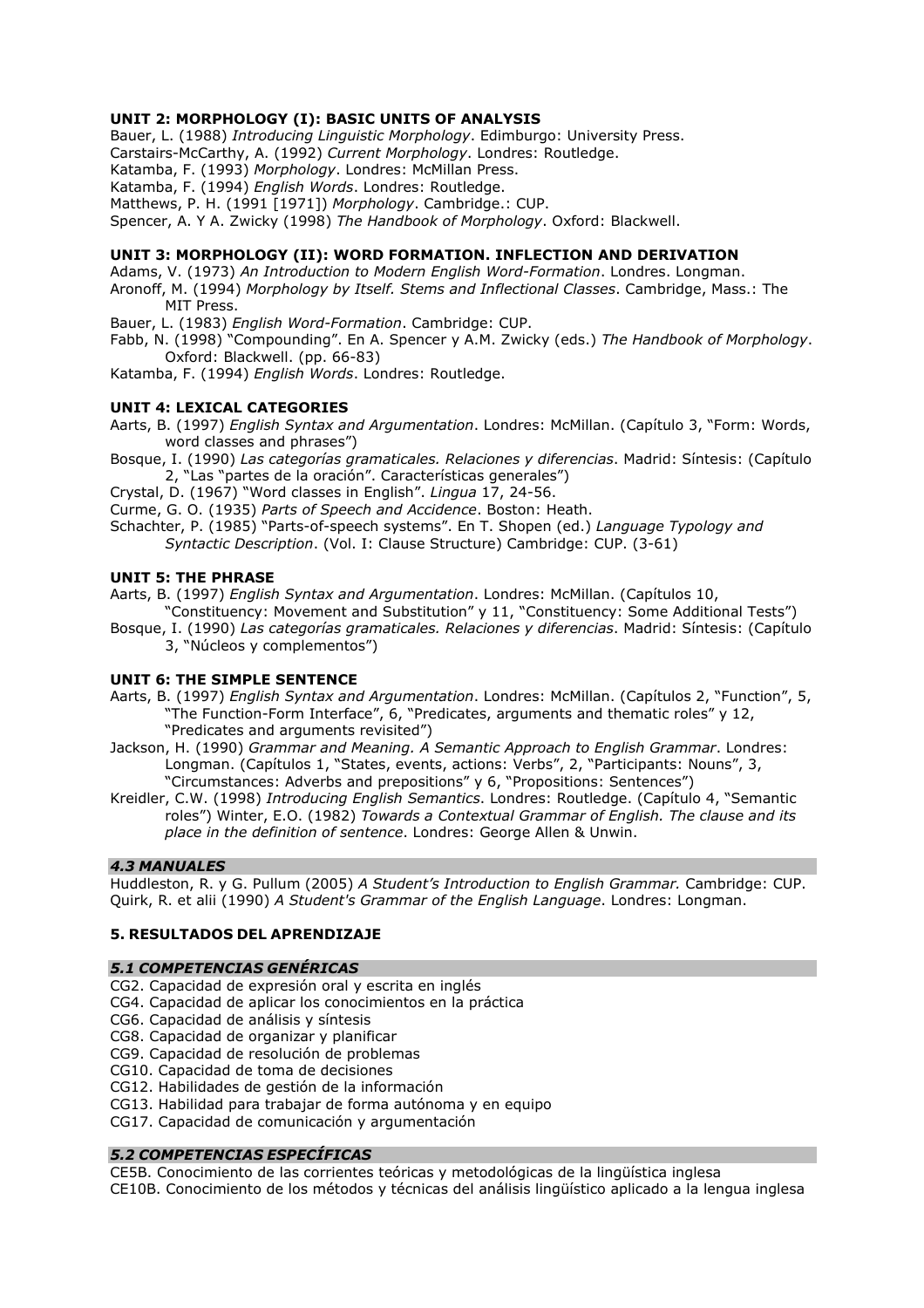CE18. Capacidad de lectura crítica e interpretativa

CE21A. Capacidad para el análisis filológico de textos escritos en lengua inglesa CE23B. Capacidad para producir textos elaborados de diferente tipo en inglés

## *5.3. OTROS RESULTADOS DEL APRENDIZAJE*

El alumno que haya completado con éxito esta asignatura podrá:

- Usar adecuadamente la terminología propia de las principales disciplinas lingüísticas.
- Analizar la oración simple de la lengua inglesa en su nivel morfosintáctico.
- Identificar, clasificar, explicar y evaluar las diferentes formas y funciones lingüísticas con respecto a unidades, relaciones y procesos.

#### **6. METODOLOGÍA DOCENTE**

A una asignatura de 6 créditos le corresponden 150 horas de trabajo del alumno que se distribuyen de la siguiente manera:

- Clases Teóricas/Teórico-Prácticas (Grupo Grande): 36 h.
- Clases Prácticas (Grupo Reducido): 9 h.
- Prueba final de evaluación escrita: 3 h
- Trabajo Personal Autónomo: 102 h

#### **DESARROLLO Y JUSTIFICACIÓN:**

#### **A. SESIONES DE GRUPO GRANDE. CLASES TEÓRICO-PRÁCTICAS:**

Los apartados teórico-prácticos están tan íntimamente ligados que no puede hablarse de clases teóricas y clases prácticas. Habrá un número de horas dedicadas a discutir los conceptos teóricos presentados por la profesora y a realizar ejercicios (prácticas de clase) para practicar y afianzar esos conceptos.

#### **B. SESIONES DE GRUPO REDUCIDO (PRÁCTICAS):**

Independientemente de las sesiones académicas teórico-prácticas, estas sesiones estarán destinadas a la resolución de varios ejercicios prácticos de un grado de dificultad mayor a los resueltos en clase de gran utilidad como repaso de la asignatura para los estudiantes con objeto de fomentar la capacidad de análisis y el razonamiento crítico en los estudiantes. En algunas de ellas, como se especifica en el apartado destinado la evaluación, se realizarán pruebas de la evaluación continua.

#### **C. OTRAS ACTIVIDADES DOCENTES**

La plataforma Moodle le servirá al alumnado como guía de la asignatura ya que les proporcionará información actualizada de la misma. A través de la plataforma se realizará un seguimiento continuo de la asignatura, indicando las tareas que los estudiantes tendrán que elaborar, los puntos del programa que se estén estudiando en cada momento, avisos al alumnado, etc. Asimismo, en la plataforma se incorporarán en ocasiones fuentes bibliográficas adicionales que pueden ser del interés del alumnado.

## **7. TÉCNICAS DE EVALUACIÓN**

Atendiendo a lo dispuesto en el artículo 17 del *Reglamento de Evaluación para las titulaciones de Grado y Máster oficial de la Universidad de Huelva* (Aprobado por Consejo de Gobierno de 13 de marzo de 2019)<sup>2</sup> las convocatorias a tener en cuenta serán:

## **A. CONVOCATORIA ORDINARIA I (JUNIO):**

#### **INSTRUMENTOS Y CRITERIOS DE CALIFICACIÓN:**

**OPCIÓN 1: EVALUACIÓN CONTINUA** para el alumnado que desee que su actividad académica sea evaluada durante el periodo de docencia presencial por procedimientos diversificados que requieren un esfuerzo mantenido en el tiempo y en el que ninguna actividad suponga más del 70% de la calificación de la materia.

 $\overline{2}$ 

http://www.uhu.es/sec.general/Normativa/Textos\_Pagina\_Normativa/Normativa\_2019/Rgto\_evaluacion\_grado \_mofs\_ccgg\_19\_03\_13.pdf;